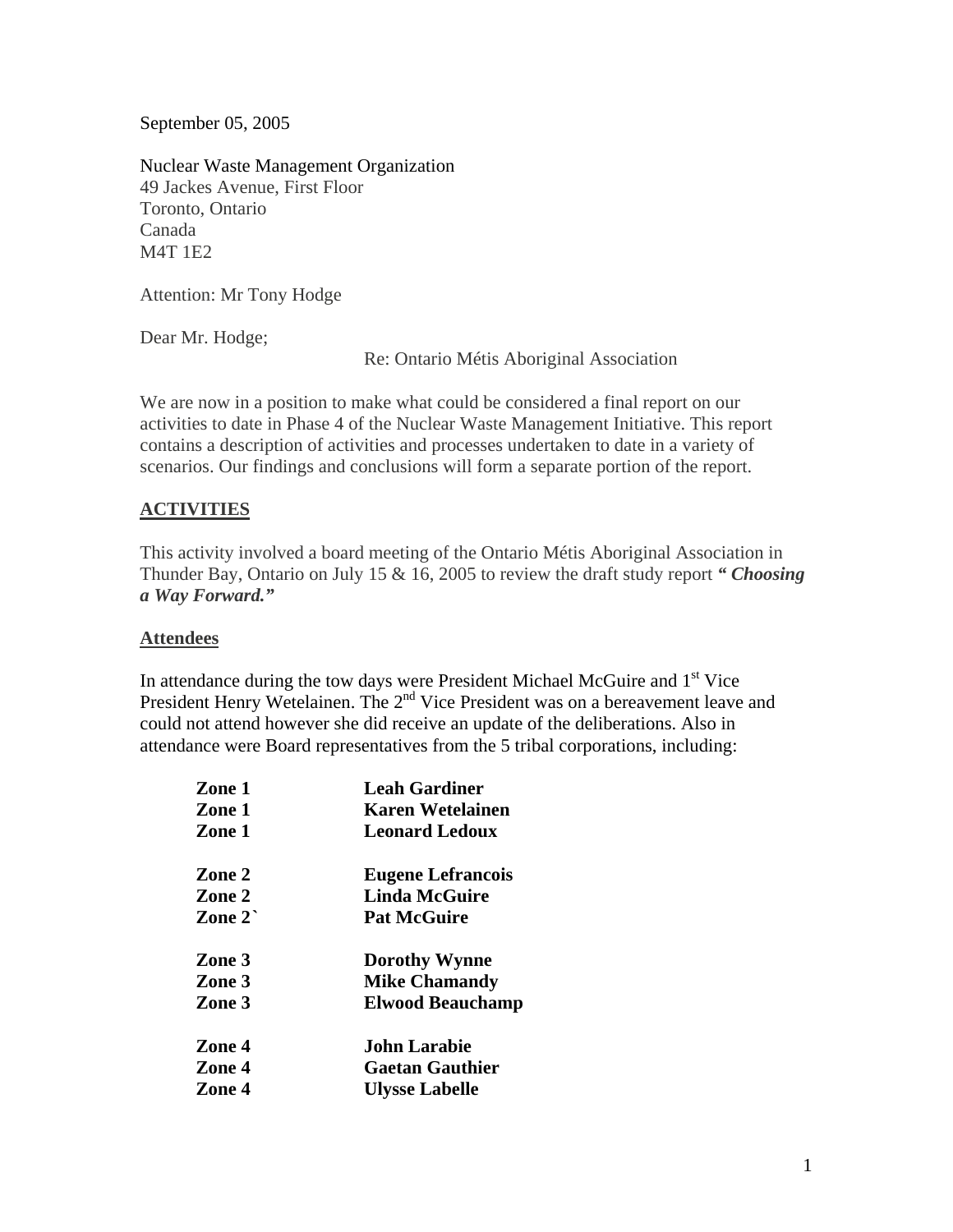| Zone 5 | <b>Sherry Hamelin</b> |
|--------|-----------------------|
| Zone 5 | <b>Terry Black</b>    |
| Zone 5 | <b>Bill Henderson</b> |

The Recording Secretary for the meeting was R. Jack Falkins and also in attendance from OMAA was Cathy Alisch, Supervisor of OMAA's Healthy Babies Healthy Children program**.** President Mike McGuire made some opening remarks, smudged the room and the participants and Dorothy Wynne conducted the opening prayer. Due to problems with connecting flights R. Anthony Hodge was not able to join the group until later on Friday evening but he did manage to outline some direction for the following day and provided general comments on the purpose of the meeting.

### **Preparatory Work**

Prior to the actual meeting several actions items were completed. These included the following:

### *Dissemination of Background Materials*

Board members had received in previous meetings

- Invitation to Dialoque DVD,
- Asking the Right Questions,
- Understanding the Choices,
- Assessing the Options,
- OMAA'S position paper at the conclusion of Phase 2 of the Nuclear Waste Management Initiative,
- OMAA's Powerpoint presentation, which OMAA had utilized for its Board workshop in April of 2004.
- OMAA's position paper and recommendations prepared at the conclusion of Phase 3 of the Nuclear Waste Management Initiative.

Additionally this meeting included Part 1, Draft Study Report and " *Choosing a Way Forward "* Draft Study Report. R Anthony Hodge provided the Board a Powerpoint presentation specifically for the Draft Study Report.

### *Powerpoint*

The facilitators Frank Palmater and R. Jack Falkins had also prepared a Powerpoint presentation for discussion purposes with the Board on the whole process and specifically on this draft report. A copy of that Powerpoint is annexed to this report.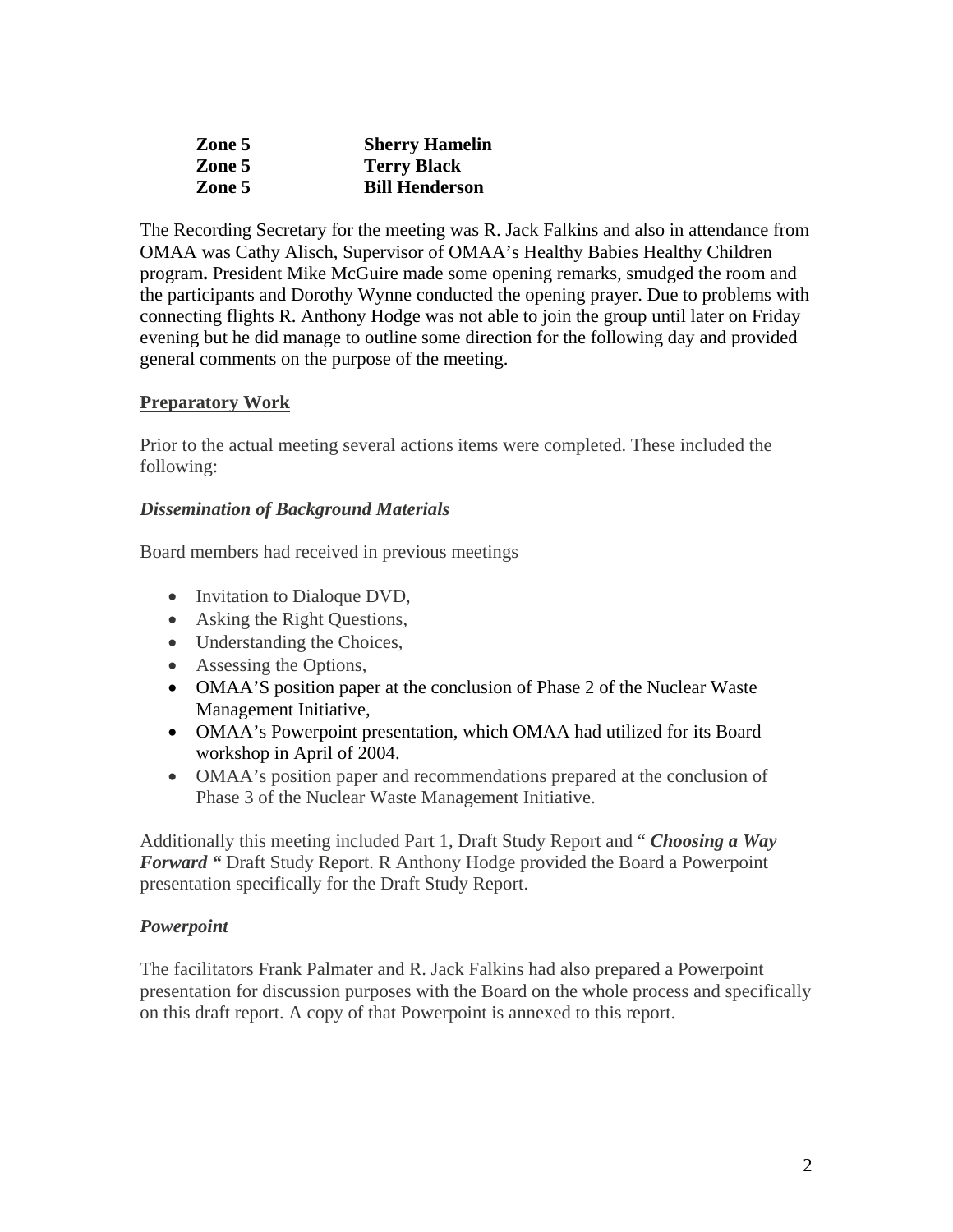## *Methodology*

This Board has been integrally involved in the Nuclear Waste discussion from the onset and accordingly is well acquainted with the issues, positions and options so there is not a lot of legwork required to bring them up to speed when the discussion focused on the draft report. It should be noted that not only had most Board members been in attendance at the prior meetings (April 2004 Board Meeting Ottawa and OMAA's Assembly September 2004) most if not all had attended the regional meetings conducted in their areas and provided input and comment during that process.

Frank Palmater was unable to attend the Thunder Bay meeting at the last minute so the facilitation was conducted by R Jack Falkins.

As can be seen from the Powerpoint presentation OMAA's participation was reviewed, which included the following:

- Frank Palmater-Saskatoon Aboriginal Traditional Knowledge Workshop-2003
- Frank Palmater & R. Jack Falkins-Regional Dialogue-North Bay-2004
- Frank Palmater-Ottawa Regional Dialogue 2004
- April 2004 Board Meeting Ottawa
- Community Consultations 2004-2005
	- o Woodland Métis News Summer 2004,
	- o OMAA's Assembly September 2004,
	- o OMAA's Nuclear Waste Management Initiative Website,
	- o December 1, 2004-March 29, 2005 meetings with l64 locations across Ontario, 1371+ in attendance and 3 mall locations (Kenora,Pembroke, Midland) and
- R Jack Falkins,Toronto Regional Dialogue 2005

In order to properly put the draft study report into context the presentation reviewed the 808 survey results with focus on the following issues:

- Locations,
- Regional distribution,
- Age groups,
- Ethnicity,
- Knowledge level,
- Respect for aboriginal rights,
- National discussion on use of nuclear power,
- Effective consultations.
- Disposal options,
- International attention options, and
- Mandated options.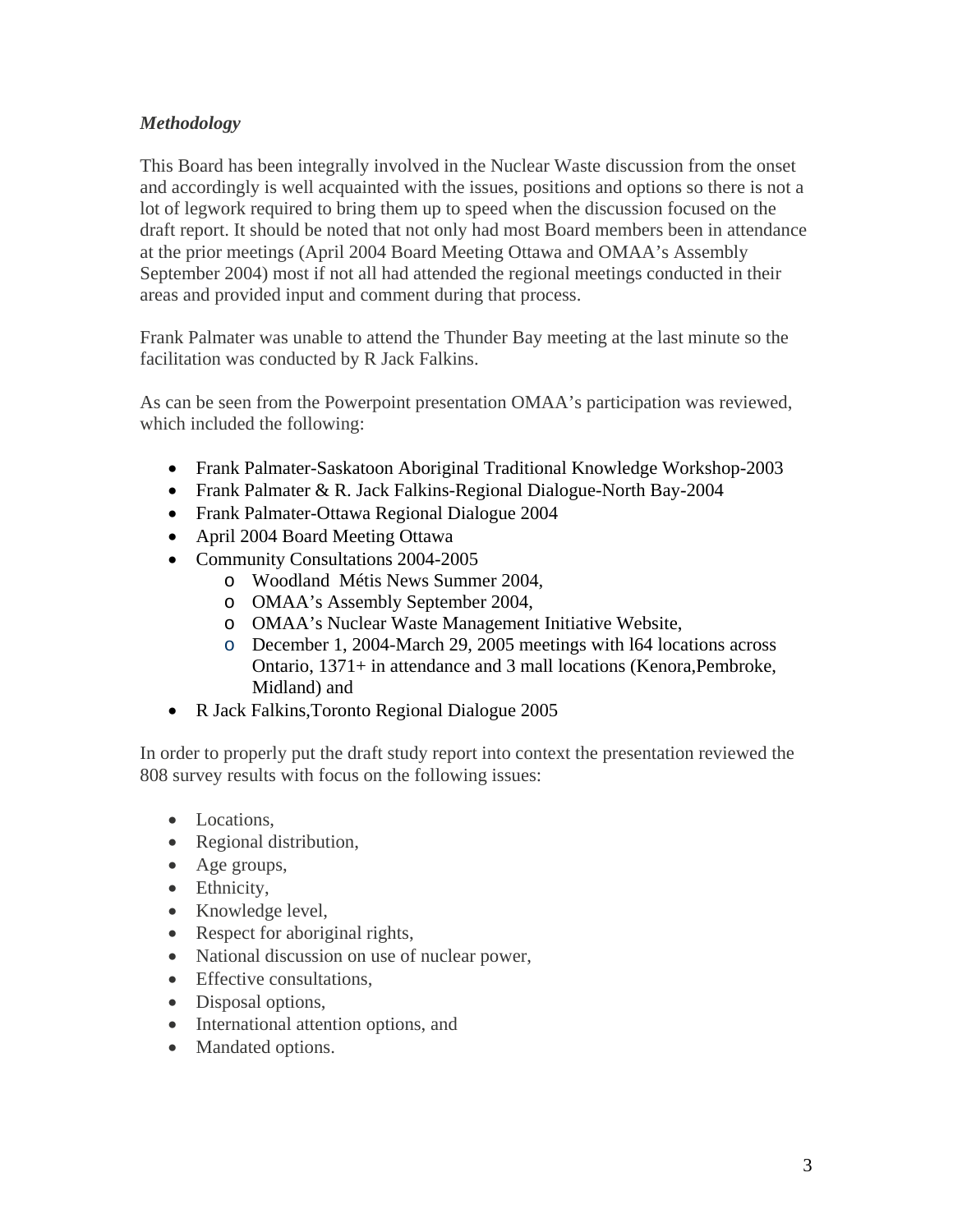#### *Review of " Choosing a Way Forward."*

In the process of assessing the Draft Study Document it is important to examine the document in light of the Vision, Mission and Values espoused from the inception of the consultative process.

The Nuclear Waste Management Organization declared that the Vision of the initiative was as follows:

"Our vision is the long-term management of Canada's nuclear waste in a manner that safeguards people and respects the environment, now and in the future."

The Mission was expressed as follows:

" The purpose of the NWMO is to develop collaboratively with Canadians a management approach for the long term care of Canada's used nuclear fuel that is socially acceptable, technically sound, environmentally responsible and economically feasible."

The Values expressed included

• INTEGRITY

We will conduct ourselves with openness, honesty and respect for all persons and organizations with whom we deal.

### • EXCELLENCE

We will pursue the best knowledge, understanding and innovative thinking in our analysis, engagement processes and decision-making.

### • ENGAGEMENT

We will seek the participation of all communities of interest, and be responsive to a diversity of views and perspectives. We will communicate and consult actively promoting thoughful reflection and facilitating a constructive dialogue.

### • ACCOUNTABILITY

We will be fully responsible for the wise, prudent and efficient management of resources and be accountable for all of our actions.

Against the backdrop of these statements the Board reviewed the Draft Study Report, with the assistance and guidance of R. Anthony Hodge and in light of the observations they made in Phase  $1 \& 2$  of the Initiative have the following statements to make regarding the conclusions of " *Choosing a Way Forward*."

### *Was the Mission Statement Followed?*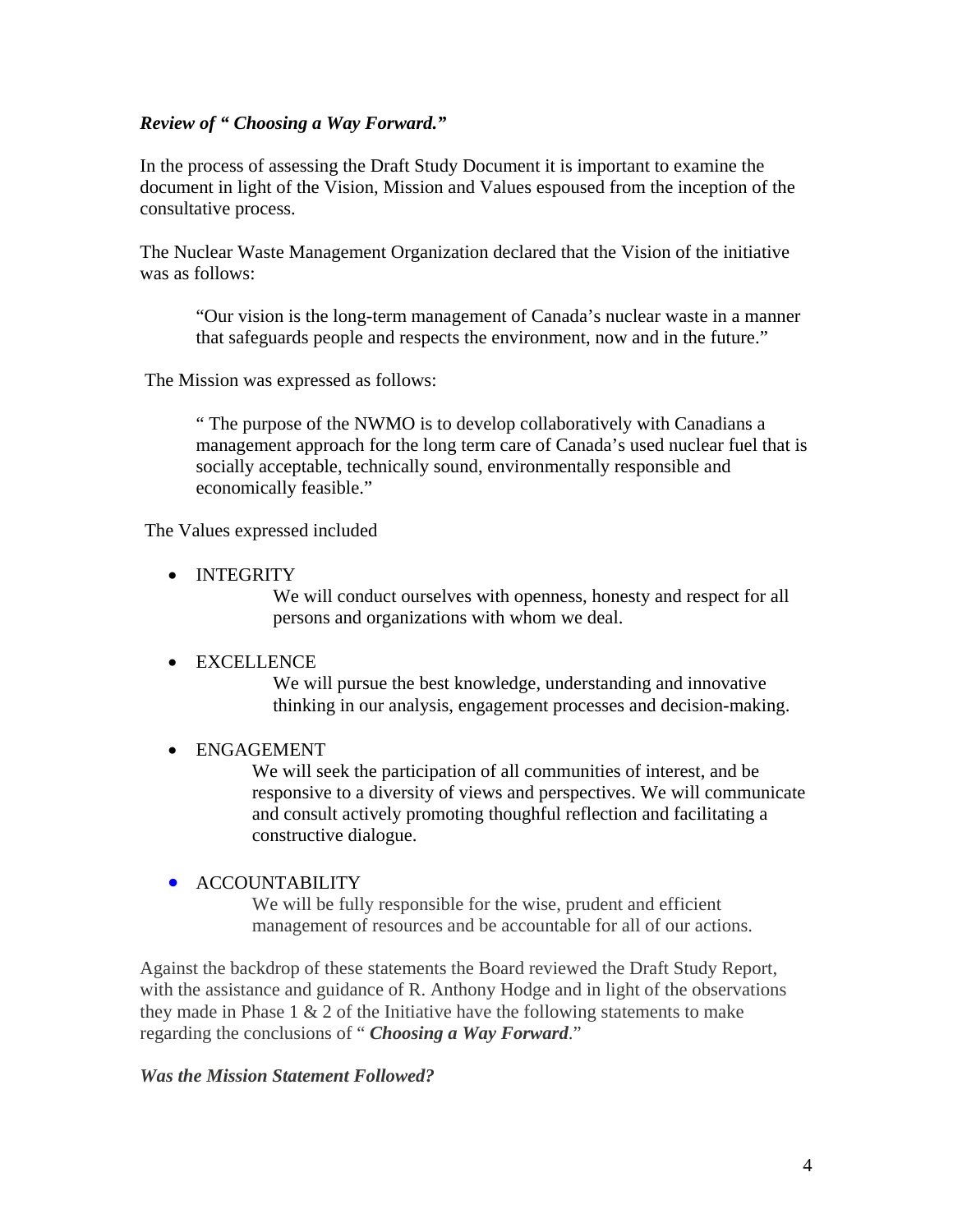One of the first things OMAA wished to examine was whether the NWMO followed its own mission statement. In our earlier community consultations concerns had been expressed that the process was merely window dressing, since many believed that the decision on what option to recommend had already been decided, prior to the launch of the initiative. Accordingly we proceed to measure the Draft study report against the expressed determinants contained within the mission statement. The key phrases inherent in the statement are:

## *Collaboratively*

Pages 29 through 61 of the Draft Study illustrate the process of engagement with the interested constituency. It is important to evaluate how diversified was the approach to interested Canadians (particularly the Aboriginal population) and even more important can we gage whether or not that information was utilized in the final proposal.

It is clear that a number of approaches were utilized including, inter alia:

- Roundtable on Ethics,
- Scenarios exercise.
- Public information sessions,
- E-dialogues,
- Citizen comment and submission opportunities,
- Nuclear community dialogues,
- Regional and national dialogues,
- Expert workshops,
- National citizen' dialogues on values,
- Expert papers,
- Aboriginal Traditional Knowledge workshops,
- Public Attitude Research,
- Host community's dialogues, and
- Aboriginal Dialogues.

The utilization of the four phases allowed for a continuum of response from interested parties, who had full opportunity to participate sequentially as the initiative progressed. This allowed, in our opinion, a better-informed discussion to take place, as additionally information and community data was added to the mix over the duration of the initiative.

The use of milestone documents, as mentioned above, augmented the discussion in a positive manner as participants could ascertain other participants comments, positions and attitudes and utilize that information in their deliberations. Certainly the Board of Directors of OMAA did so.

While the actual numbers of people reached through this extensive process remain small compared to the total Canadian population, which are effected, it appears that a commendable effort was made to reach a diversity of opinion across the country. While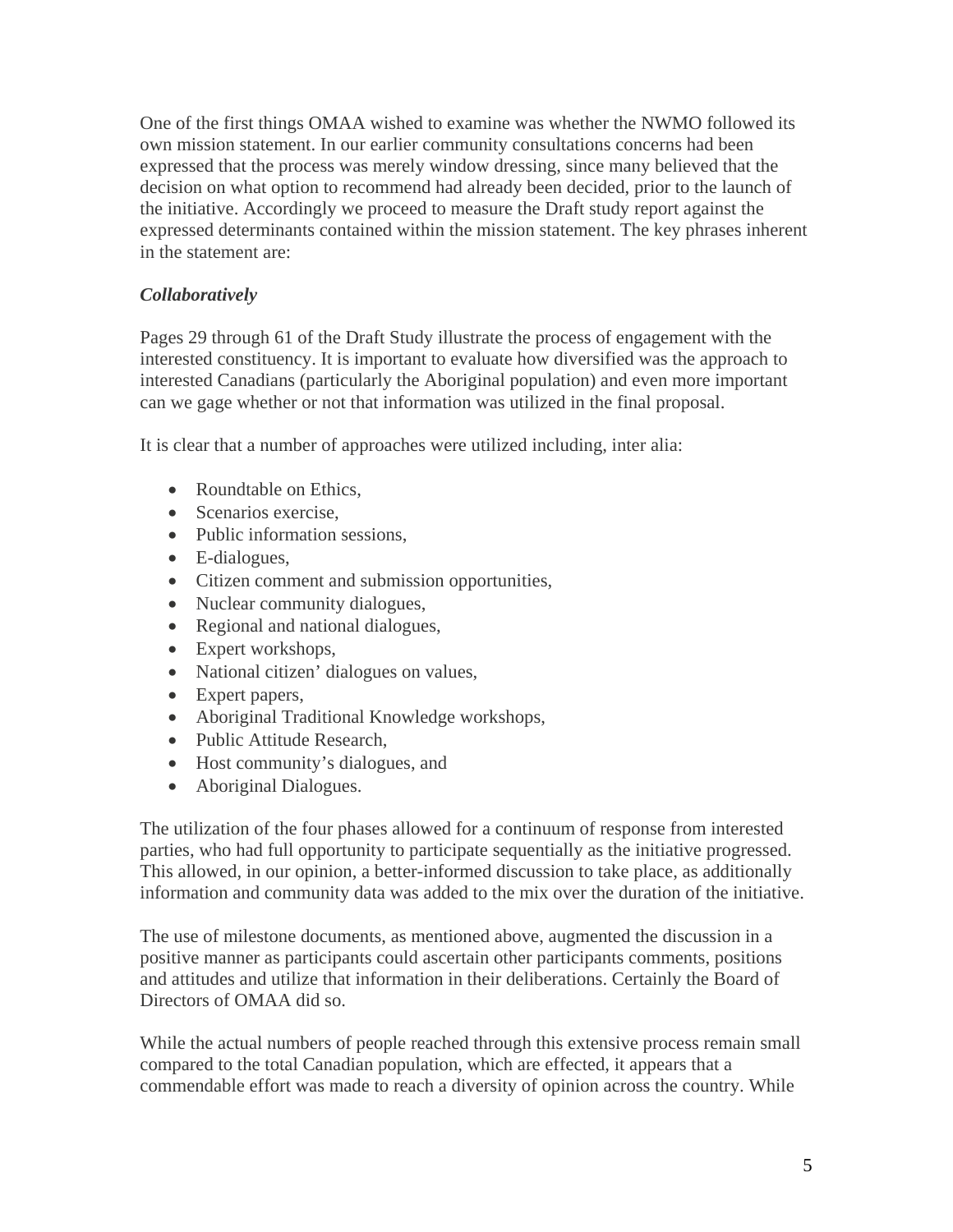the quantity may be less than desired, certainly the quality of the responses cannot be faulted.

In our earlier submissions, particularly after phase three we made comment about the effort to engage the population. We stand by those comments that perhaps a better use of funds could have resulted in a greater number of people being exposed to the issue. Even to this day we continue to meet people (mostly non-Aboriginal) who are completely unaware of the initiative or the debate on the issue.

As one participant at one of the dialogues stated, " Only those interested in the issue will take the time to discuss the problem in advance. Others wait until it becomes a real problem and then bemoan their lack of involvement."

Certainly from the viewpoint of OMAA we feel that our involvement in the process has been a collaborative process and at no time did we experience any doubt that our views or opinions were not welcomed or were unwanted.

## *Socially Acceptable*

It is fair to conclude that the approach has been focused throughout on an option that is socially acceptable, not just to the host community, but also to the general population in the area and in the country. We laud the use of such terminology or phraseology in the Draft Study as the following:

- Ensure the safety for people and the environment,
- Ensure implementation in as fair a way as possible,
- Provide for a staged approach which provides for ongoing reviews and adjustments to decisions,
- Provide opportunities for future generations to influence implementation,
- Communicate clearly the decision making process and authorities,
- Ensure the system of governance is trust-worthy, accountable and inclusive, and
- Involve democratic and accountable institutions accessible to citizens.

In fact virtually all of the criteria mentioned on page 60 regarding an appropriate management plan can be considered expressions of a social consciousness that the whole process must be transparent, accountable, reviewable and flexible to accommodate changing information, opinions and circumstances.

The final option suggested certainly would meet the criteria that it be socially acceptable in most, if not all, respects.

# *Technically Sound*

It is beyond the capacity of most Canadians, including OMAA, to properly evaluate any option as being technically sound, or not. Our involvement with the citizen dialogues illustrate that not even the "experts" agree, since much of what is being discussed is in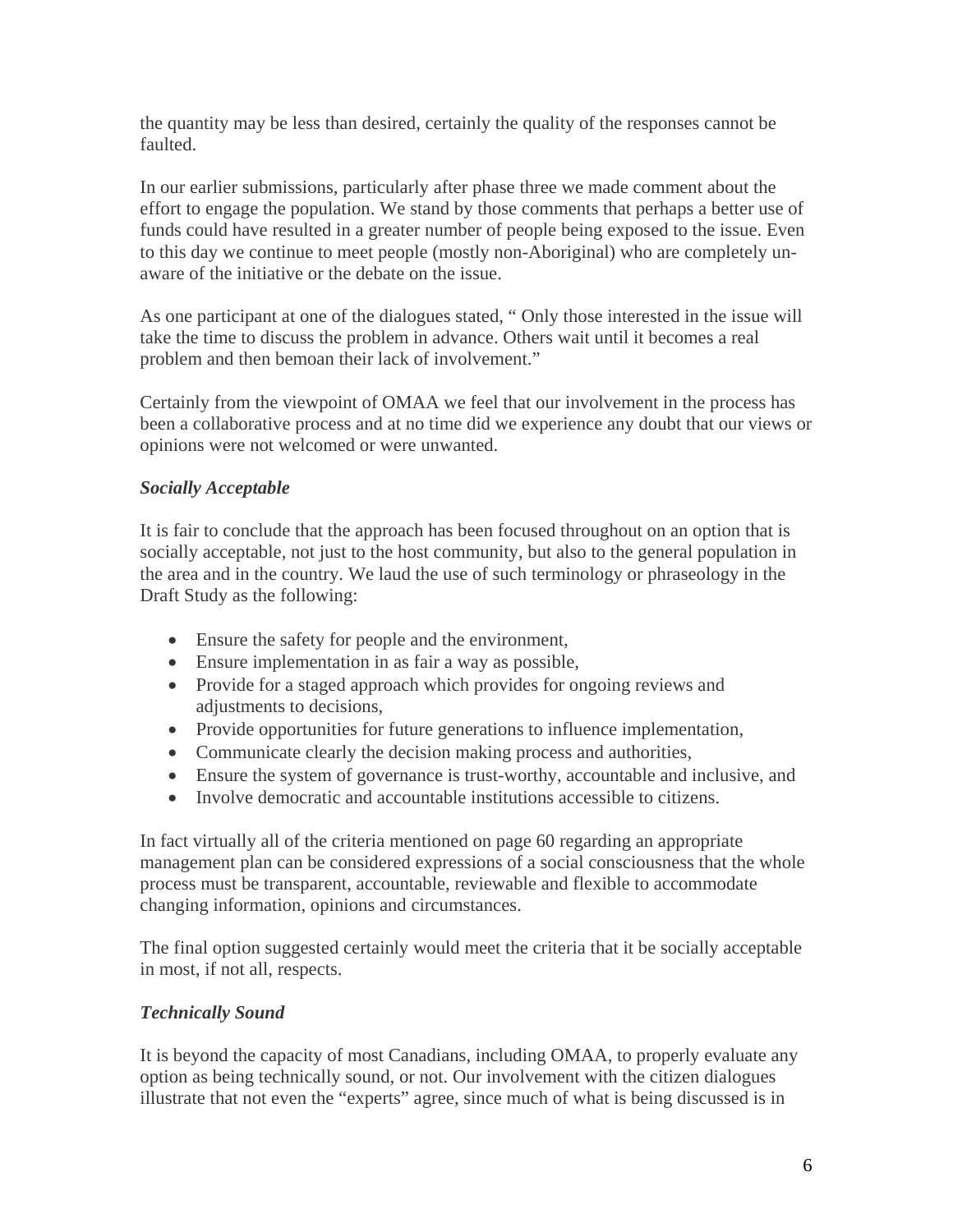the world of theory only, since no problem of such magnitude has been or can be tested adequately.

What does emerge however from the "fourth option" is a plan that takes into account techniques and actions, which we know to be acceptable now, and combine these with a proposal that allows for the input of additional knowledge. When we consider that approximately one half of what we know today was not known ten years ago, and that knowledge seems to be doubling every 18 months, it is reasonable to conclude that significant progress on the issue of nuclear power and nuclear waste disposal will be made within the parameters of Phase 1 (30 years) and may well alleviate any of the concerns presently being expressed about the technical adequacy of the solutions to the issue.

# *Environmentally Responsible*

Many have raised the concern about the effect of the waste upon the environment. Again there appears no sure response that would quell all the fears, because so much is unknown about the long-term adequacy of containment solutions. The provision of a complete environmental assessment within the parameters of Phase 1 will address many of the short-term concerns and the passage of time and the additional knowledge, which will accrue to mankind may find answers to the other questions.

Aboriginal people have raised the issue of effect upon the environmental out of concern for their land and way of life. Since no guarantees can be ever provided any option will of necessity fail to completely address and mitigate those concerns. However the problem is here and it will not go away, so steps must be taken.

The inclusion of the following items in the Fourth Option, confirm the intent of the NWMO to insure environmental safety and viability:

- Continued  $R \& D$  in repository technology
- Complete Environmental Assessment,
- Demonstration of long-term isolation technology,
- Continued monitoring (Phase 3),
- Retrievability of used fuel,
- Closure and decommission of site left to future generations, and
- Post-closure monitoring.

### *Economically Feasible*

 The analysis contained in Part Three together with the comparison of benefits, risks and costs addresses this item adequately. All options examined are expensive and may almost at first blush seem to be cost prohibitive. The Draft Study however places the costs of each option within the parameters of the objectives stated and also involved a socioeconomic analysis of the implications for the different types of economic regions which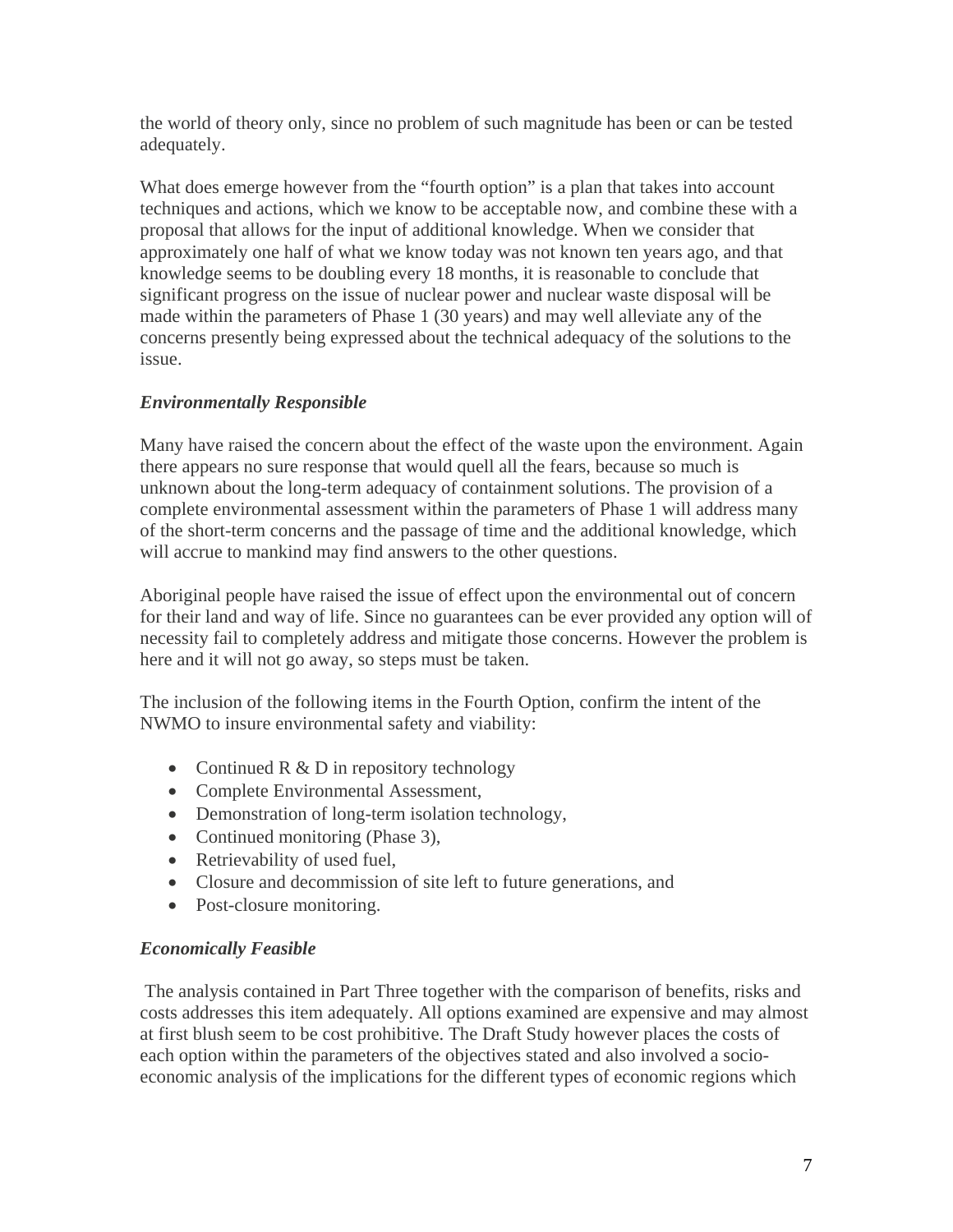might host the site. It will be up to all the partners to undertake the process against the backdrop of fiscal prudence.

### *Were the Expressed Values Adhered To?*

One of the next things OMAA wished to examine was whether the NWMO followed its own Values statement. Again we proceed to measure the Draft study report against the expressed determinants contained within the values statement. The key phrases inherent in that statement are:

# *Integrity*

While we cannot comment on how other organization or groups were treated we ourselves feel that the NWMO has treated us with openness, honesty and respect for all our staff and board persons and the organization itself. We certainly believe that conduct was across the board with all organizations and persons.

## *Excellence*

Our observations lead us to the conclusion that in this initiative the NWMO has pursued the best knowledge, understanding and innovative thinking in their analysis, engagement processes and decision-making. In fact our involvement and the manner of our processes confirms some of that innovative thinking and creative use of funds.

### *Engagement*

Pages 29 through 61 of the Draft Study illustrate the process of engagement with general and specific communities of interest. We repeat the observations made hereinbefore on "collaborativity".

OMAA feels that the NWMO has sought the participation of all communities of interest, (although many were invited many refused or neglected to participate), and were responsive to a diversity of views and perspectives. Their actions certainly did promote a constructive dialogue with a broad diversity and unique mix of interested citizens.

A prime example could be seen in the citizen dialogues were citizens across a wide spectrum of interest groups, background, occupations, education levels, race, sexes, ages and culture came together to offer opinions, comments and discussion. OMAA was pleased to have been so involved in a number of these meetings.

### *Accountability*

It is difficult for us to comment with much regarding this aspect although it would appear that there has been a prudent and efficient management of resources, subject to he observations we made in our last report. There is nothing in the final study report that leads us to the conclusion that the NWMO will not be accountable for all of their actions.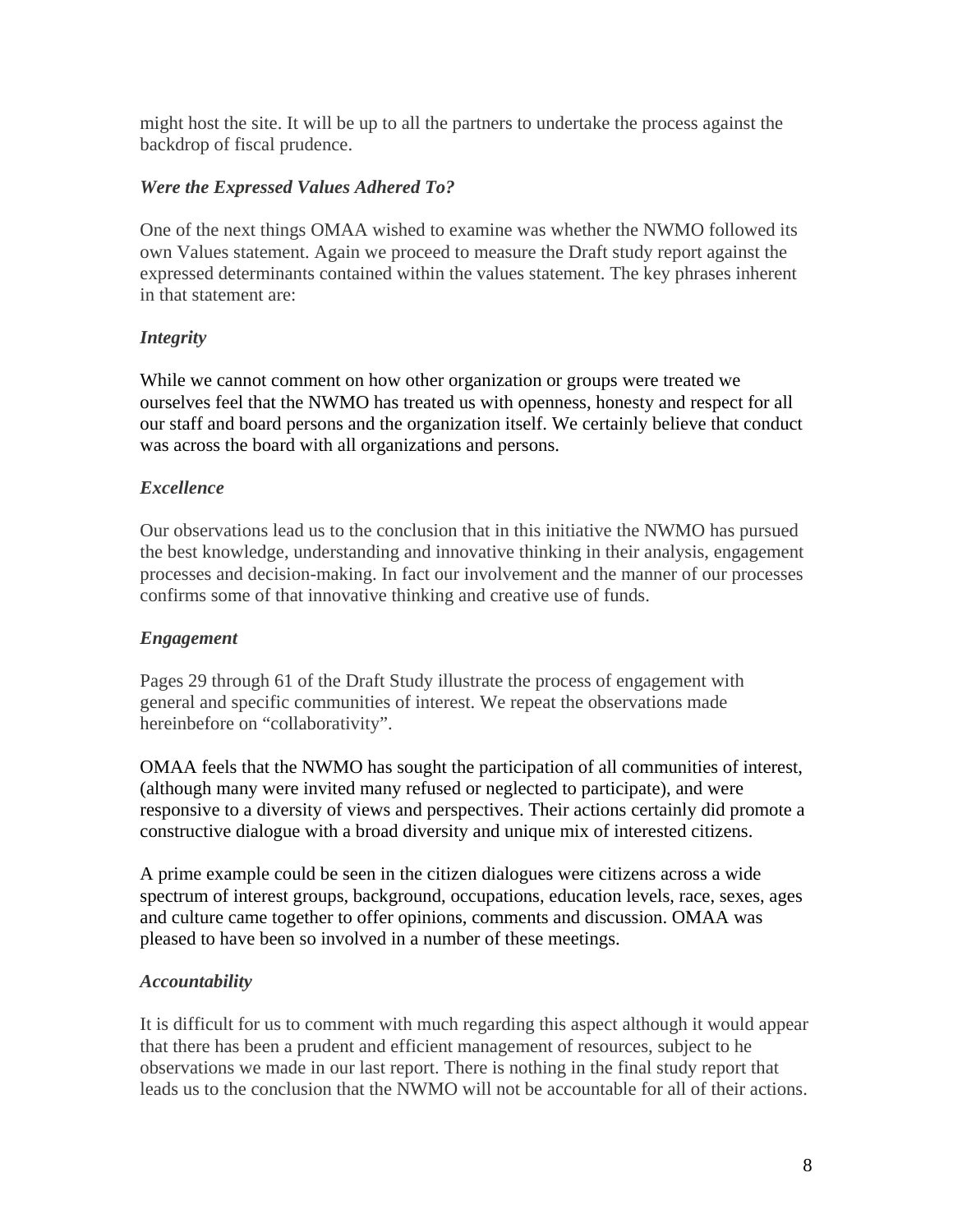### *Aboriginal Engagement*

Some comment should be reserved for the Aboriginal engagement. Certainly there is a lot of discussion about the engagement of the Aboriginal community in the document. It is commendable that our position regarding the use of the word " consultations" has been noted in the report. On a personal note we encountered no difficulty from the NWMO in changing the concept to dialogue from "consultation" and they responded appropriately to our concerns first raised in the North Bay meeting. While proper funding was never provided that would have turned the dialogue into "consultations" extra effort was expended by the NWMO to allow OMAA and its members to more fully participate in the process.

The comments we made in or reports, as did other Aboriginal groups, on keeping the seven-generation principle alive in the thought process and the need to be sensitive to and incorporate traditional ecological knowledge have been mentioned in the report to the credit of the NWMO.

Other issues raised by OMAA have been echoed in the report and they include:

- The examination of the full cycle of nuclear materials from mining to refined product,
- A full dialogue on the use of nuclear fuel as an energy source in this country,
- No importation of nuclear waste form other countries,
- The need for safety and security for the whole eco-system (people, plants, water, land and animals).
- The reduction of the use of energy in general and the use of green energy in specific,
- More research into the international attention options, and
- The need for ongoing dialogue within the aboriginal community to reach even more people.

Also our comments, about the need to have further time to reach as many people as possible, are echoed in the report on page 48. It is to be hoped that the Federal government proceeds with further consultations on the proposed option to further educate the populace and eliminate much of the rhetoric and misinformation that tends to inflame the discussion.

# *Comments on the Suggested Option*

The majority of those surveyed by OMAA favoured continued extended reactor site storage at the current locations. This as the general position adopted by the Board of Directors also. The second most popular option was centralized storage with deep geological burial last.

Many people felt that science needs to be given some time and obviously funding for the express purpose of mitigating the 'dangerous' aspects of the problem. Given the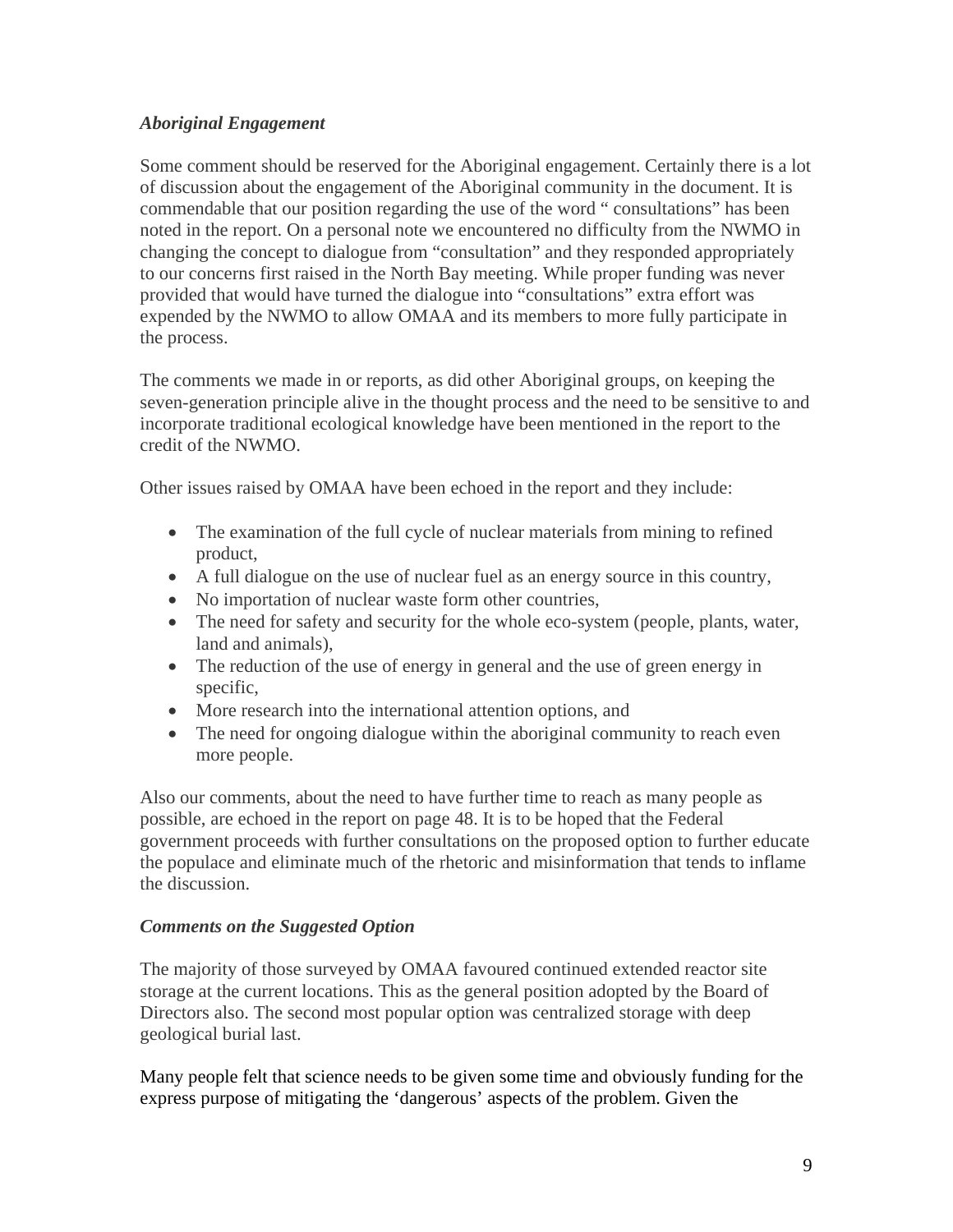relatively short period of time nuclear energy has been with us it is not surprising that a solution has not been discovered to date.

The strong preference of the constituents who took our survey clearly favouring reactor site extended storage, even with the concerns raised (proximity to Great Lakes, etc.). In discussions with attendees they seem to feel we need to give scientists some time to see if potential solutions can be discovered to eliminate or ameliorate the problem, and this option leaves those doors open for future opportunities and development in that area.

As we observed many people felt that the industry had chosen deep geological burial, probably in the north, and there was really no choice involved, just a public relations exercise. As we observed we had urged those who attended to await the final report before jumping to conclusions.

Frankly the Adaptive Phased Management option seems to have taken into account, either deliberately or inadvertently, these concerns. Given the three phases for development (30 years; 30-60 years; and 6o to several hundred years) much of what OMAA recommended has been incorporated. For example:

- 1. We observed in our position paper on Phase 2 that as a general rule the populace (both Aboriginal and non-Aboriginal) seems uneducated and unaware of this issue to any substantial degree and there needs to be a greater effort at educating them at all levels to eradicate misconceptions, prejudices and ignorance. The draft study report clearly addresses that issue by calling for continued citizen engagement. This is particularly true of the ongoing desire on the part of the NWMO to engage in a meaningful relationship with Aboriginal groups. They are commended for this response and position.
- 2. We observed that there seems to be a genuine desire for a national debate on the use of nuclear energy prior to making firm decisions on the issue of nuclear waste management. Concern was expressed that this initiative focuses on the quantum of projected waste, without factoring in the issue of additional plants and increased waste, all of which could conceivably effect the preferred approach, costs, locations, etc. Many people commented that the nuclear plants and facilities themselves seem to have been left out of this initiative and discussion needs to take place regarding their future. All of these observations are contained in the final report, even though they were outside the scope of the mandated initiative.
- 3. As expressed earlier the majority of our respondents felt that science needs an opportunity to come up with better solutions to the issue. The call for continued R & D in repository technology, as well as comments throughout the study, which have addressed this issue. Also the simple passage of time (60 years before a decision to bury deep or not) will afford ample opportunity for science to address the issue and hopefully provide solutions.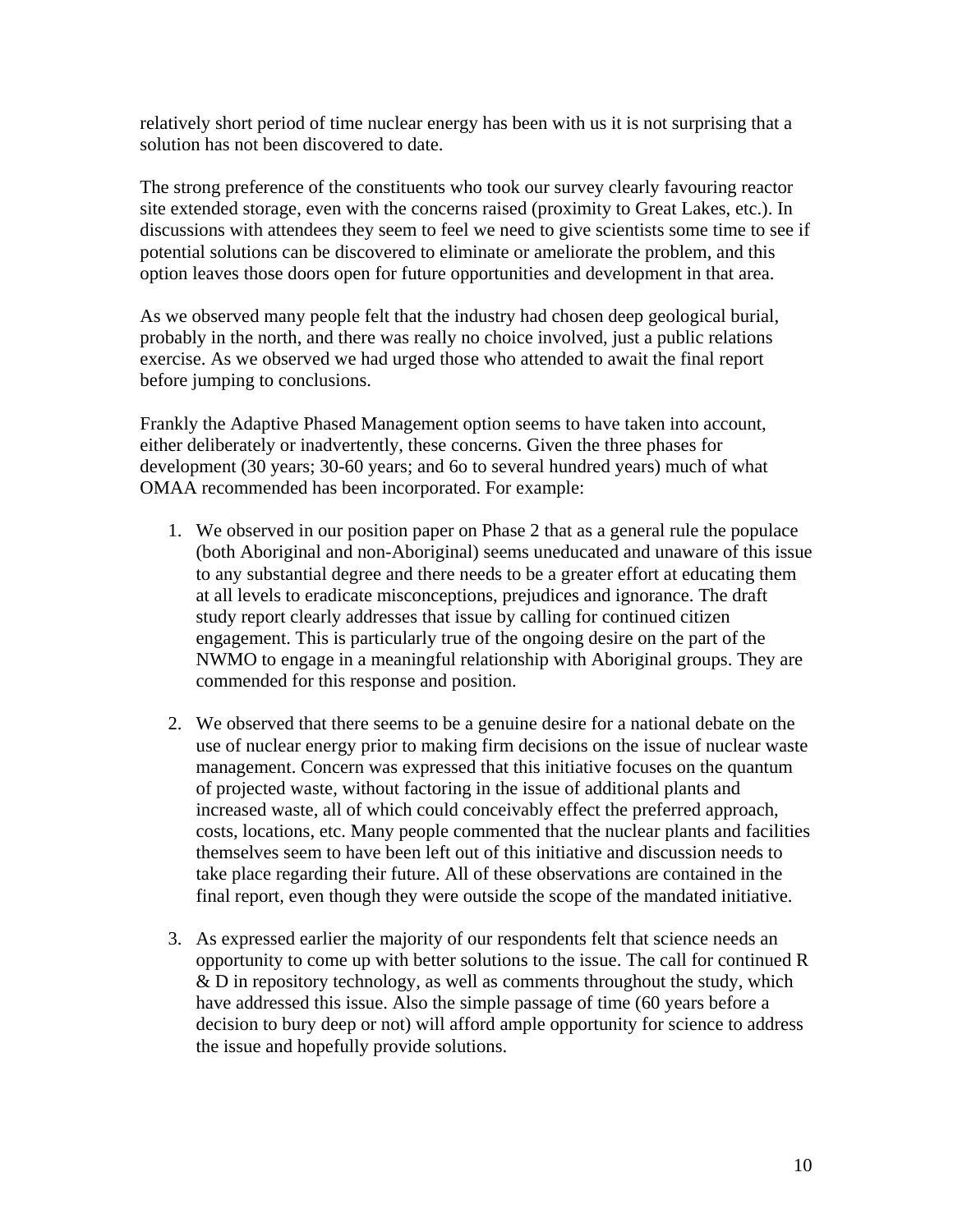4. We also observed that there appears to be a real feeling of opposition in the North to being the 'garbage dump' for the South's wastes. Many people expressed a philosophy that it was a problem created in the south and the south needs to address the problem within its area and not look to the north as a place for disposal. This kind of public sentiment has been seen in Ontario during the Toronto garbage debate and OMAA believes the NWMO should not underestimate how strong this feeling is. Education on the risks and benefits of the disposal issue may alleviate some of these emotions but much more work needs to be completed to avoid the same kind of reactions we have seen in the past. We recommended that greater efforts need to be expended by the proponents of this initiative in conducting meetings and information in the North. Each region projects different challenges in getting the message out but certainly when the north figures strong in 2 of the 3 suggestions and certainly in the approach favoured most by the scientists we feel that greater effort should be expended in the north.

The proposed solution will afford the proponents the time needed to accomplish these tasks. The draft study is replete with observations on the need to educate the host communities and those effected by the transfer of the material. Phase 1 discusses the need for engagement during the siting process.

- 5. Additionally we observed that many people felt that the producers of the nuclear waste were not the 'proper people' to be doing the study. We heard over and over again the 'fox guarding the chicken coup' analogy. Frankly many believe that the final solution will have more to do with the bottom line than other considerations. We have urged many to refrain from a final decision in that regard until they see the final report for government. It would appear that the bottom line was not the major concern since the cheapest route was not adopted in total.
- 6. We also want to observe that the concerns expressed over safety and security have been adopted into the solution and appear prominently in the report.
- 7. We were asked to comment on 4 questions:
	- a. Is the recommended approach appropriate for Canada?
	- b. Is it consistent with Traditional Knowledge and Wisdom?
	- c. What are the conditions required to successfully implement the approach? Are there improvements to suggest?
	- d. What specific aboriginal insights and/or concerns should be kept in mind by the NWMO as the implementation proceeds?

(a) Our observations regarding this question are in the affirmative. We feel that mixing the scientific approach (recommendations of deep geological burial) in with the concerns of the general public about the unanswered concerns over environmental issues, works well for Canada. Given the vast stretches of pristine wilderness we should rightly be concerned about the environmental effects of a hasty decision. The phased adaptive